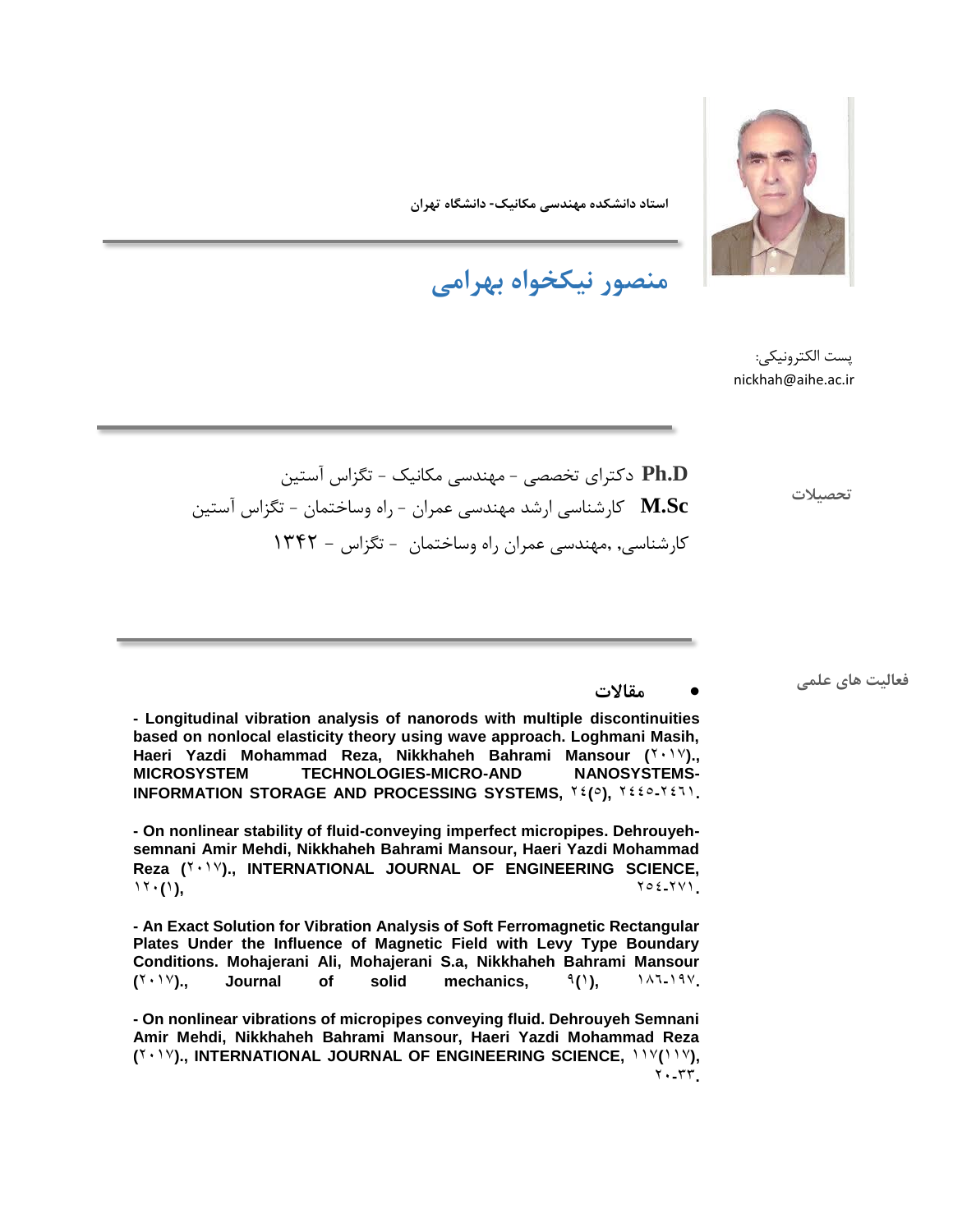**- Refined plate theory for free vibration analysis of FG nanoplates using the nonlocal continuum plate model. Godarzi Mostafa, Nikkhaheh Bahrami Mansour, Tavafi Majid (Y · 1Y)., Journal of computational applied mechanics,**  $\mathcal{L}(\lambda)$ , 1237-1377, 1238.

**- Exact analytical approach for free longitudinal vibration of nanorods based on nonlocal elasticity theory from wave standpoint. Haeri Yazdi Mohammad**  Reza, Nikkhaheh Bahrami Mansour, (<sup>1,11</sup>)., Journal of Theoretical and **Applied Vibration and Acoustics,** 3**(**1**),** 61**-**76**.**

**- Thermal pre- and post-snap-through buckling of a geometrically imperfect doubly-clamped microbeam made of temperature-dependent functionally graded materials. Mostafaei Shayan, Dehrouyeh-semnani Amir Mehdi, Nikkhaheh Bahrami Mansour (Y · 1Y)., COMPOSITE STRUCTURES, 1Y · (1Y · ),** 122**-**134**.**

**- Magneto-thermo-mechanical dynamic buckling analysis of a FG-CNTsreinforced curved microbeam with different boundary conditions using strain gradient theory. Allahkarami Farshid, Nikkhaheh Bahrami Mansour,**  Abolhasani Saryaz Alireza (<sup>Y . \ V</sup>)., International Journal of Mechanics and **Materials in Design,** 0**(**0**),** 1**-**19**.**

**- The effects of agglomerated CNTs as reinforcement on the size-dependent vibration of embedded curved microbeams based on modified couple stress theory. Allahkarami Farshid, Nikkhaheh Bahrami Mansour (** $Y \cdot Y$ **)., MECHANICS OF ADVANCED MATERIALS AND STRUCTURES,** 0**(**0**),** 1**-**14**.**

**- Stability analysis of whirling composite shells partially filled with two liquid phases. Sahebnasagh Mohammad, Nikkhaheh Bahrami Mansour, Firouz**abadi Roohollah (<sup>Y . \ V</sup>)., Journal of Mechanical Science and Technology, 31**(**5**),** 2117**-**2127**.**

**- Free and Forced Vibration Analysis of Stepped Circular Cylindrical Shells with Several Intermediate Supports Using an Extended Wave Method; a Generalized Approach. Poultangari Reza, Nikkhaheh Bahrami Mansour (**2016**)., Latin American Journal of Solids and Structures,** 13**(**11**),** 2027**-**2058**.**

**- A parametric study on nonlinear flow-induced dynamics of a fluid-conveying cantilevered pipe in post-flutter region from macro to micro scale. Dehrouyeh-semnani Amir Mehdi, Nikkhaheh Bahrami Mansour (**2016**)., INTERNATIONAL JOURNAL OF NON-LINEAR MECHANICS,**  $\wedge \circ (\wedge \circ)$ **,**  $\vee \wedge \vee \vee \vee \vee$ **.** 

**- Free flexural vibration of geometrically imperfect functionally graded microbeams. Dehrouyeh-semnani Amir Mehdi, Nikkhaheh Bahrami Mansour (**2016**)., INTERNATIONAL JOURNAL OF ENGINEERING SCIENCE,** 105**(**105**),**  56**-**79**.**

**- A Vectorial-Wave Method for free and forced vibration analysis of extra thin cylindrical shells with boundary discrete damping. Poultangari Reza, Nikkhaheh Bahrami Mansour (**2016**)., Journal of Mechanical Science and Technology,** 30**(**7**),** 3019**-**3030**.**

**- Optimum Design of Damped Vibration Absorber for Rotationally Periodic Structures. Ghaderi A. A, Mohamadzadeh Morteza, Nikkhaheh Bahrami**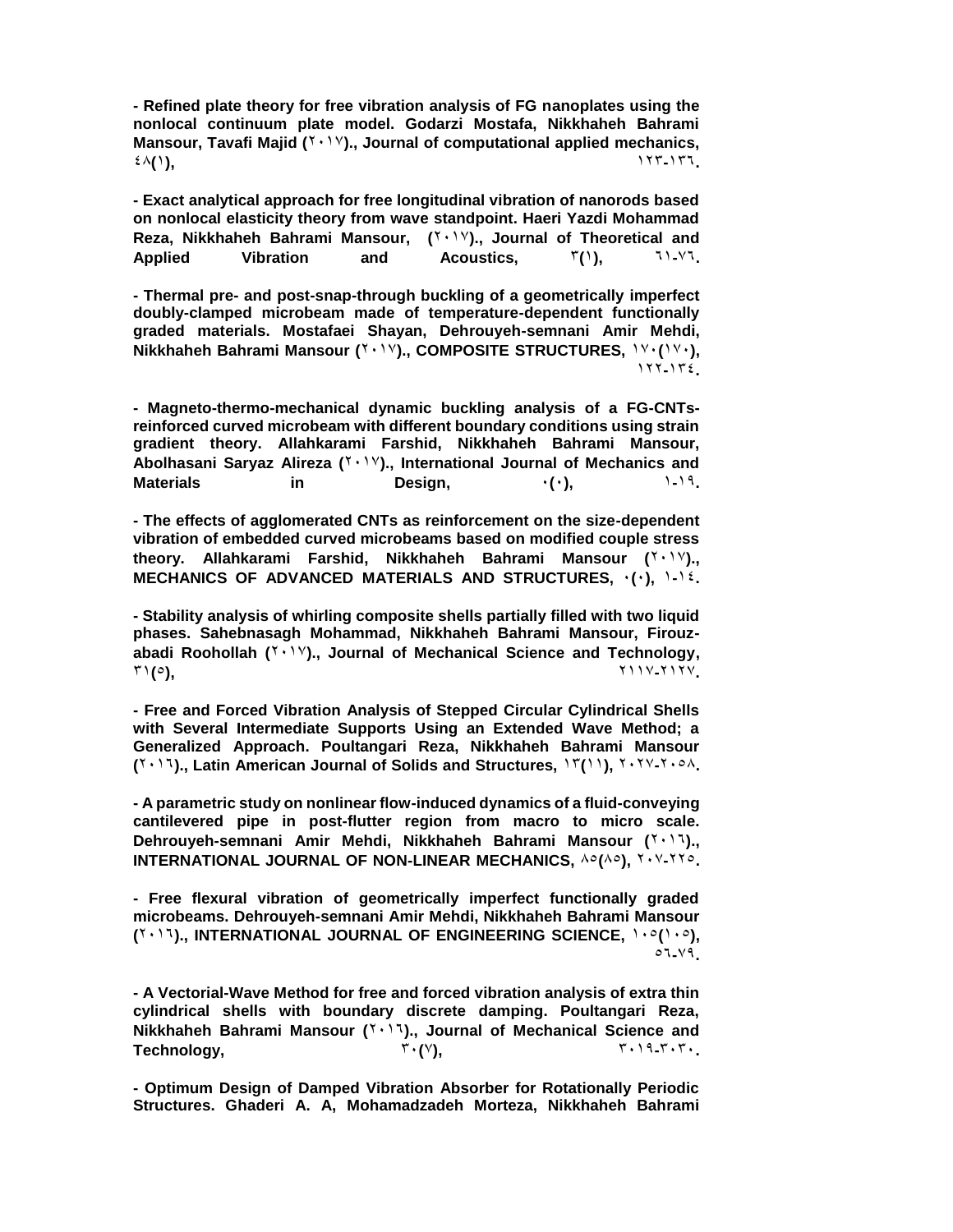**Mansour**  $(Y \cdot Y)$ , JOURNAL OF MECHANICS,  $Y Y (Y \cdot \zeta)$ ,  $Y \wedge Y Y \cdot \zeta$ 

**- Optimum Design of Damped Vibration Absorber for Viscoelastic Bladed Disk Assemblies. Abdollah Ghaderi Amir Abdollah, Mohammadzadeh Alireza, Nikkhaheh Bahrami Mansour (**2016**)., Mechanika,** 21**(**6**),** 465**-**471**.**

**- An investigation into size-dependent vibration damping characteristics of functionally graded viscoelastically damped sandwich microbeams. Saadati**  Darush, Darvishi Saeideh, Nikkhaheh Bahrami Mansour ( $\forall \cdot$ )., **INTERNATIONAL JOURNAL OF ENGINEERING SCIENCE. 97(97), 7A-Ap.** 

**- A damped sandwich beam model based on symmetric–deviatoric couple stress theory. Dehrouyeh-semnani Amir Mehdi, Mohammad Dehrouyeh, Mostafaei Amin, Nikkhaheh Bahrami Mansour (7, 10)., INTERNATIONAL JOURNAL OF ENGINEERING SCIENCE, 92(92), AT-92.** 

**- Improved Navier–Stokes Boundary Conditions Based on Generalized Characteristics. Saadati Darush, Nikkhaheh Bahrami Mansour (** $Y \cdot 10$ **).,** international journal of engineering sciences,  $\Upsilon\Upsilon(\cdot \Upsilon)$ ,  $\Upsilon^{\circ} \circ \cdots \Upsilon$ .

**- Modeling and nonlinear analysis of a micro-switch under electrostatic and piezoelectric excitations with curvature and piezoelectric nonlinearities. Nikkhaheh Bahrami Mansour, Yousefi Koma Agheil, (Yournal xanging of all and Agne and Agne and Agne and Agne and A Mechanical Science and Technology,**  $\gamma \wedge (\gamma)$ ,  $\gamma \vee \gamma \vee \gamma$ .

**- A novel model for the effect of geometric properties of micro/nanoscale asperities on surface adhesion. Kolahdoozan Mojtaba, Hamedi Mohsen, Nikkhaheh Bahrami Mansour (**2014**)., INTERNATIONAL JOURNAL OF ADHESION** AND ADHESIVES,  $\mathcal{L}(\mathcal{L}(\lambda))$ ,  $\mathcal{L}(\lambda) \sim \mathcal{L}(\lambda) \sim \mathcal{L}(\lambda)$ 

**- Mechanical characterization and nonlinear analysis of a piezoelectric laminated micro-switch under electrostatic actuation. Raeisifard Hamed, Nikkhaheh Bahrami Mansour, Yousefi Koma Agheil (**2013**)., PROCEEDINGS OF THE INSTITUTION OF MECHANICAL ENGINEERS PART L-JOURNAL OF MATERIALS-DESIGN AND APPLICATIONS,** 28**(**1**),** 263**-**272**.**

**- Static characterization and pull-in voltage of a micro-switch under both electrostatic and piezoelectric excitations. Raeisifard Hamed, Nikkhaheh**  Bahrami Mansour, Yousefi Koma Agheil, Raeisifard Hafez (Your)., **EUROPEAN JOURNAL OF MECHANICS A-SOLIDS,** 44**(**2014**),** 116**-**124**.**

**- comments on " new exact solutions for free vibrations of thin orthotropic rectangular plates". Nikkhaheh Bahrami Mansour, (**2013**)., COMPOSITE STRUCTURES,** 1**(**89**),** 567**-**574**.**

**- Fuzzy Control of Piezoelectric Stewart Platform for Active Vibration Control Purpose. Mansoori Amin, Peyravi Masalehgo Maryam, Nikkhaheh Bahrami Mansour (**2013**)., International Journal of Material and Mechanical Engineering,**  $\qquad \qquad \qquad$   $\qquad \qquad$   $\qquad \qquad$   $\qquad \qquad$   $\qquad$   $\qquad$   $\qquad$   $\qquad$   $\qquad$   $\qquad$   $\qquad$   $\qquad$   $\qquad$   $\qquad$   $\qquad$   $\qquad$   $\qquad$   $\qquad$   $\qquad$   $\qquad$   $\qquad$   $\qquad$   $\qquad$   $\qquad$   $\qquad$   $\qquad$   $\qquad$   $\qquad$   $\qquad$   $\qquad$   $\qquad$   $\qquad$ 

**- Dynamic Stresses and Displacements around Cylindrical Cavities in an Infinite Elastic Medium under Moving Step Loads on the Cavity's Surface. Nikkhaheh Bahrami Mansour (**2012**)., Life Science Journal-Acta Zhengzhou**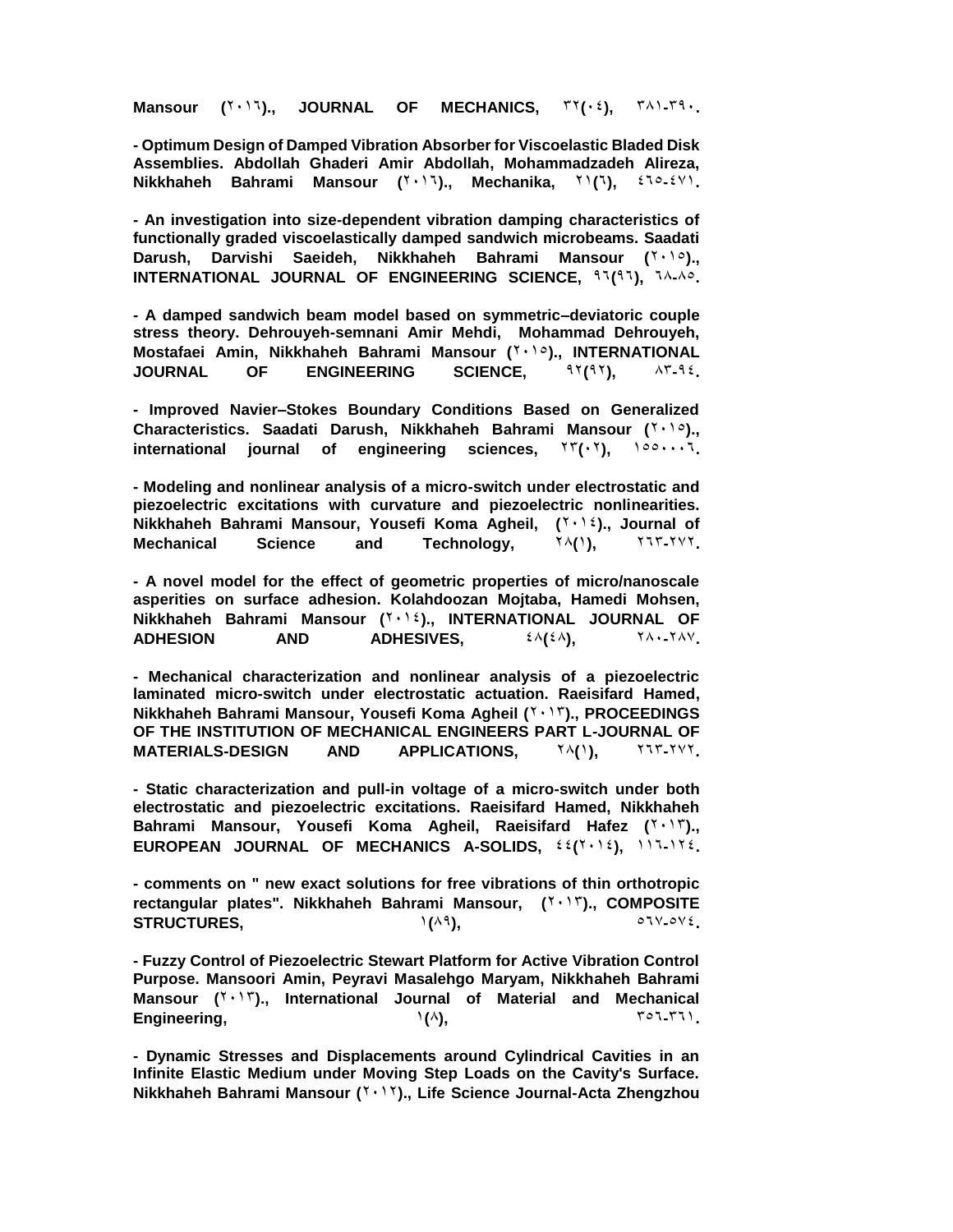| <b>University</b> | <b>Overseas</b> | Edition, | $\mathcal{P}(1)$ , | $\lambda$ $\lambda$ $\lambda$ $\lambda$ $\lambda$ $\lambda$ $\lambda$ |
|-------------------|-----------------|----------|--------------------|-----------------------------------------------------------------------|
|-------------------|-----------------|----------|--------------------|-----------------------------------------------------------------------|

**- Modified wave approach for calculation of natural frequencies and mode shapes in arbitrary non-uniform beams. Nikkhaheh Bahrami Mansour, (** $Y \cdot Y$ )., **SCIENTIA** IRANICA,  $A(\circ)$ ,  $Y \cdot A \cdot A - Y \cdot B \cdot E$ .

**- Vibration Analysis of a Variable Thickness Isotropic Kirchhoff Annular Plate Covered with Piezoelectric Layers Using Modified Wave Method. N. Rasekh**  Saleh Naser, Nikkhaheh Bahrami Mansour, Kargarnovin M.h. (<sup>111</sup>)., **Australian Journal of Basic and Applied Sciences,** 7**(**8**),** 1172**-**1184**.**

**- A modified wave approach for calculation of natural frequencies and mode shapes in arbitrary non-uniform one-dimensional waveguides. Khoshbayani**  Arani M., Rasekh Saleh N., Nikkhaheh Bahrami Mansour (<sup>1,11</sup>)., Journal of **Mechanical** Engineering Science,  $\cdot$   $(2)$ ,  $\cdot$   $(2)$ ,  $(2)$ 

**- A Novel Wave Approach Solution for Free Vibration of Circular Membrane Using Conversion of Standing Wave into a Moving Wave. Mirjavadi Saeed, Nikkhaheh Bahrami Mansour (1001)., journal of system design and dynamics,** 5**(**7**),** 1508**-**1517**.**

**- Investigating the thermal environment effects on geometrically nonlinear vibration of smart functionally graded plates. Ebrahimi Farzad, Rastgo Ghamsari Abbas, Nikkhaheh Bahrami Mansour (**2010**)., Journal of Mechanical Science** and Technology,  $Y \in (Y)$ ,  $Y \in (Y) \times (Y) \times (Y)$ 

**- Investigation the thermal environment effects on geometrically nonlinear vibration of smart functionally graded plates. Nikkhaheh Bahrami Mansour,**  Rastgoo Abbas, Ebrahimi Farzad (<sup>1, 1</sup>)., Journal of Mechanical Science and **Technology,**  $Y \in (Y)$ ,  $Y \in Y \cap Y$ 

**- An effective iterative method for computing real and complex roots of systems of nonlinear equations. Nikkhaheh Bahrami Mansour, R Oftadeh (**2009**)., APPLIED MATHEMATICS AND COMPUTATION,** 215**(**5**),** 1813**-**1820**.**

**- Optimal feature selection for the assessment of vocal fold disorders. Hossen Khadivi Heris, Babak Seyed Aghazadeh, Nikkhaheh Bahrami Mansour (** $\gamma \cdot \cdot \beta$ **)., COMPUTERS IN BIOLOGY AND MEDICINE,**  $\gamma \beta$ **() ·),**  $\lambda \gamma \cdot 2\lambda \lambda$ **.** 

**- Using mesh Free Method for numerical simulation of non-Newtonian Fluid Flow over a step. Sadeghi Kayvan, Nikkhaheh Bahrami Mansour, Mohammad**  Hasan Nae, Abazar Shamekhi (<sup>1,,</sup>), JOURNAL OF RHEOLOGY,  $1(1, 1)$ , -.

**- Application of the Armstrong friction model to study dynamic transient response in workpiece - fixture systems. H E Motlagh, Hamedi Mohsen, Nikkhaheh Bahrami Mansour (Yoong). Control Engineering Engineers, Part I: Journal of Systems and Proceedings of the Institution of Mechanicalgineers,**  218**(**7**),** 737**-**747**.**

کنفرانس ها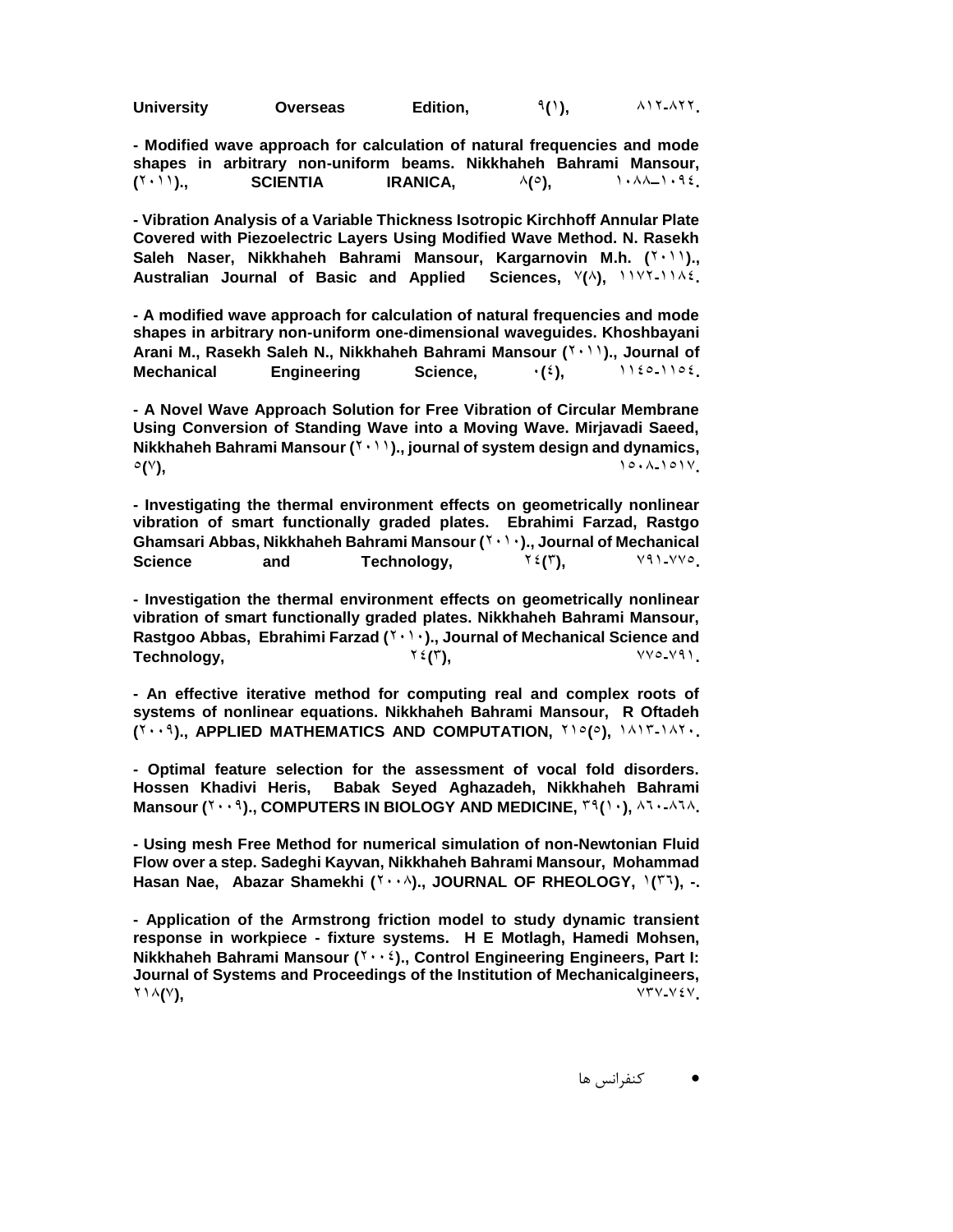**- FREE LATERAL VIBRATION ANALYSIS OF NANOBEAMS BASED ON NONLOCAL ELASTICITY BY USING WAVE APPROACH. Loghmani Masih, Haeri Yazdi Mohammad Reza, Nikkhaheh Bahrami Mansour (**2016**).,** 23**rd**  International Congress on Sound & Vibration ICSV<sup>YY</sup>, 10-12 July, Athens, **Greece.**

**- Analytical Solution for Free Longitudinal Vibration of Nanorods based on Nonlocal elasticity theory by Wave approach. Haeri Yazdi Mohammad Reza, Nikkhaheh Bahrami Mansour, Loghmani Masih (1000)., oth International Conference on Acoustics and Vibration (ISAV <sup>Y</sup> · 10), <sup>Yo-Y1</sup> November, Tehran, Iran.**

**- A new analytical approach for free vibration of membrane. Nikkhaheh**  Bahrami Mansour, (Y.,A)., Word Academi of Science Engineering and **Technology,** 1 **September-**22 **June, Bankok, Thailand.**

**- Exact analytical solution to longitudinal vibration analysis of non-uniform rods from wave approach. Nikkhaheh Bahrami Mansour,**  $(Y \cdot \cdot \lambda)$ **., ICTAM,**  $Y^T$ **-**24 **July, Adelaide, Australia.**

**- Analytical Solution for Free vibration of rectangular Kirchhoff plate from wave approach. Nikkhaheh Bahrami Mansour,**  $(Y \cdot \lambda)$ **., WASET,**  $Y \cdot YY$  **April,** Prague, **Czech Republic.** Czech Republic.

**- Gear fault detection using wavelet packet. Nikkhaheh Bahrami Mansour, Mahjoob Mohammad (**2004**)., International Mechanical Engineering Conference,** 5**-**8 **December, Kuwait, Kuwait.**

کتب

مجالت

**نیکخواه بهرامیکارشناسی ارشد، -**90/8/29**تعیین پارامترهای بهینه تغذیهکننده ارتعاشی جهت رسیدن به بازدهی حداکثرعلی پی سپار,منصور**

**-تحلیل ارتعاشات آزاد نانوساختارها به روش موجمسیح لقمانی,منصور نیکخواه بهرامیدکتری،** 1397/07/07

**- St udy of Spi nni ng Composi t e Cyl i ndri cal Shel l s Fi l l edwi t hMul t i Vi scous ds qui Liمحمد صاحب نسق,منصور نیکخواه بهرامیدکتری،** 1397/06/18

**-**1396/11/16**بررسی ارتعاشی نانوتیر با مواد مدرج با بار حرارتیمحمد باقری,منصور نیکخواه بهرامیکارشناسی ارشد،**

**پایان نامه ها و رساله ها**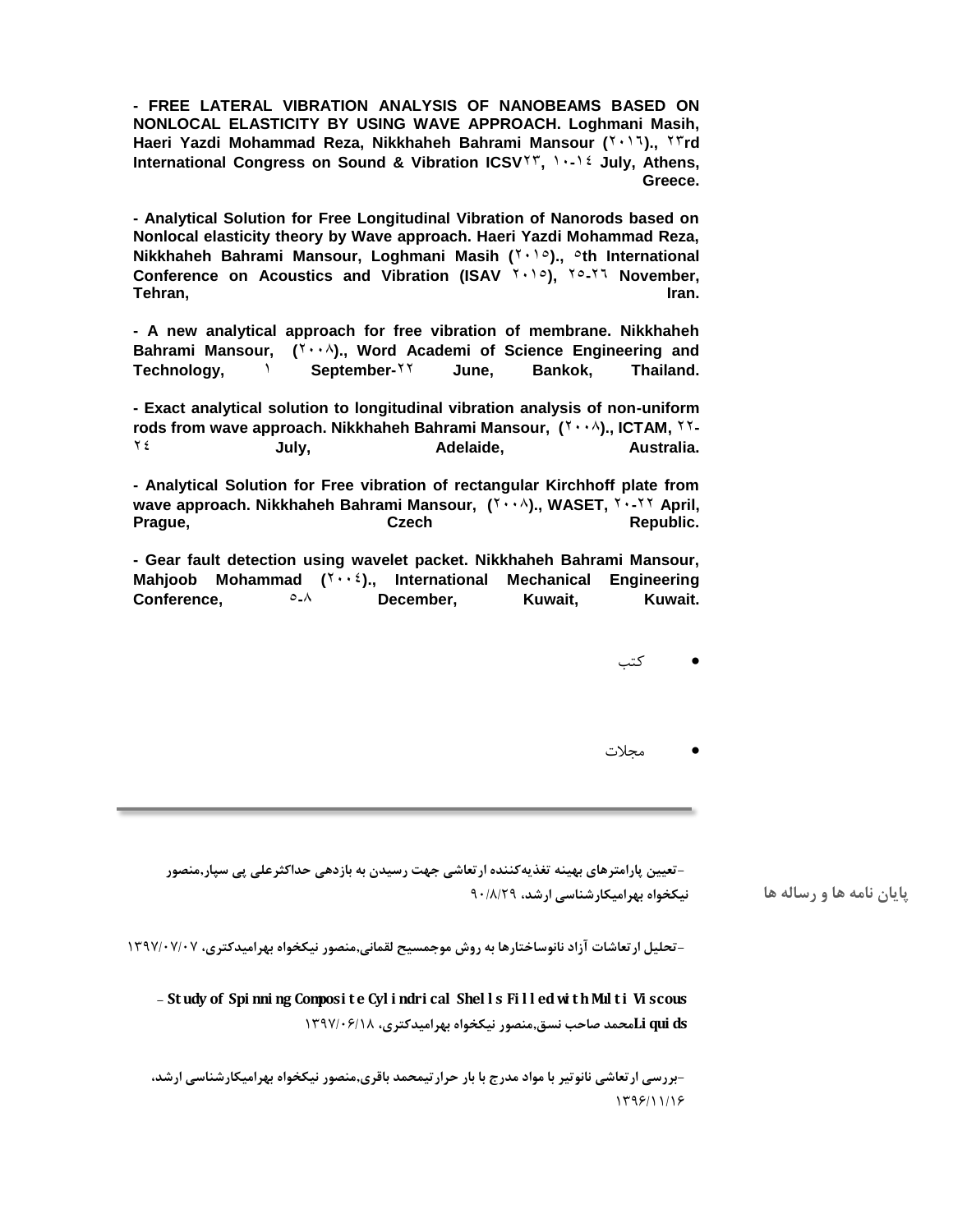**پور,منصور نیکخواه بهرامیکارشناسی ارشد، -**1395/06/31**تحلیل ارتعاشاتی صفحات ضخیم با استفاده از تئوری مرتبه سوم برشی از طریق روش موجعلی زرگری**

**پور,منصور نیکخواه بهرامیکارشناسی ارشد، -**1394/06/22**تحلیل غیرخطی رفتار ارتعاشاتی لوله یکسرگیردار حامل جریان سیال با سطح مقطع متغیرسهراب جعفر**

**کندلو,منصور نیکخواه بهرامیکارشناسی ارشد، -**1393/06/24**بررسی ارتعاشات آزاد روتورها تحت سختی یاتاقان ها با استفاده از روش انتشار موجمهدی ناصری**

**بهرامیکارشناسی ارشد، -**1393/06/19**کنترل تطبیقی مقاوم مبتنی بر مدلهای چندگانه یک توربین گازیعلی ابراهیمی تیرتاشی,منصور نیکخواه**

**ارشد، -**1393/06/18**تحلیل ارتعاشاتی صفحات ضخیم با استفاده از روش موجمصطفی موسوی,منصور نیکخواه بهرامیکارشناسی**

**بهرامیکارشناسی ارشد، -**1393/06/18**تحلیل ارتعاشی ورق مدرج تابعی ترکدار با استفاده از روش انتشار موجمهدی سیمیاری,منصور نیکخواه**

**نیکخواه بهرامیکارشناسی ارشد، -**1393/05/13**طراحی <sup>و</sup> تحلیل مچ روباتیکی روبات سونوگرافی با مرکز دوران راه دور متغیرعلیرضا عباسی مشایی,منصور**

**تحلیل عملکرد جاذب ارتعاشی کابلمهدی استهری,منصور نیکخواه بهرامیکارشناسی ارشد،** 1392/10/24

**بهرامیکارشناسی ارشد، -**1392/06/24**مدلسازی <sup>و</sup> تحلیل دینامیک غیرخطی لوله حاوی جریان سیالحمید ظفری کلوخی,منصور نیکخواه-**

**ارشد، -**1392/06/23**حل معادالت همیلتون با پارامترهای رودریگزامیرحسین مدرس اول,منصور نیکخواه بهرامیکارشناسی**

**نیکخواه بهرامیدکتری، -**1392/06/18**مدلسازی <sup>و</sup> کنترل دویدن پایدار ربات دوپای صفحه ای با پاهای انعطاف پذیربهنام داداش زاده,منصور**

**مهدی دهرویه سمنانی,منصور نیکخواه بهرامیکارشناسی ارشد، -**1392/06/06**مدلسازی <sup>و</sup> تحلیل پایداری <sup>و</sup> ارتعاشات میکروپایپ حامل جریان سیال با درنظرگرفتن اثرات اندازهامیر**

**نیکخواه بهرامیکارشناسی ارشد، -**-تحلیل کشش صفحات ترک دار با استفاده از روش موجکی و مقایسه آن با روش تجربیحامد باقرپناه,منصور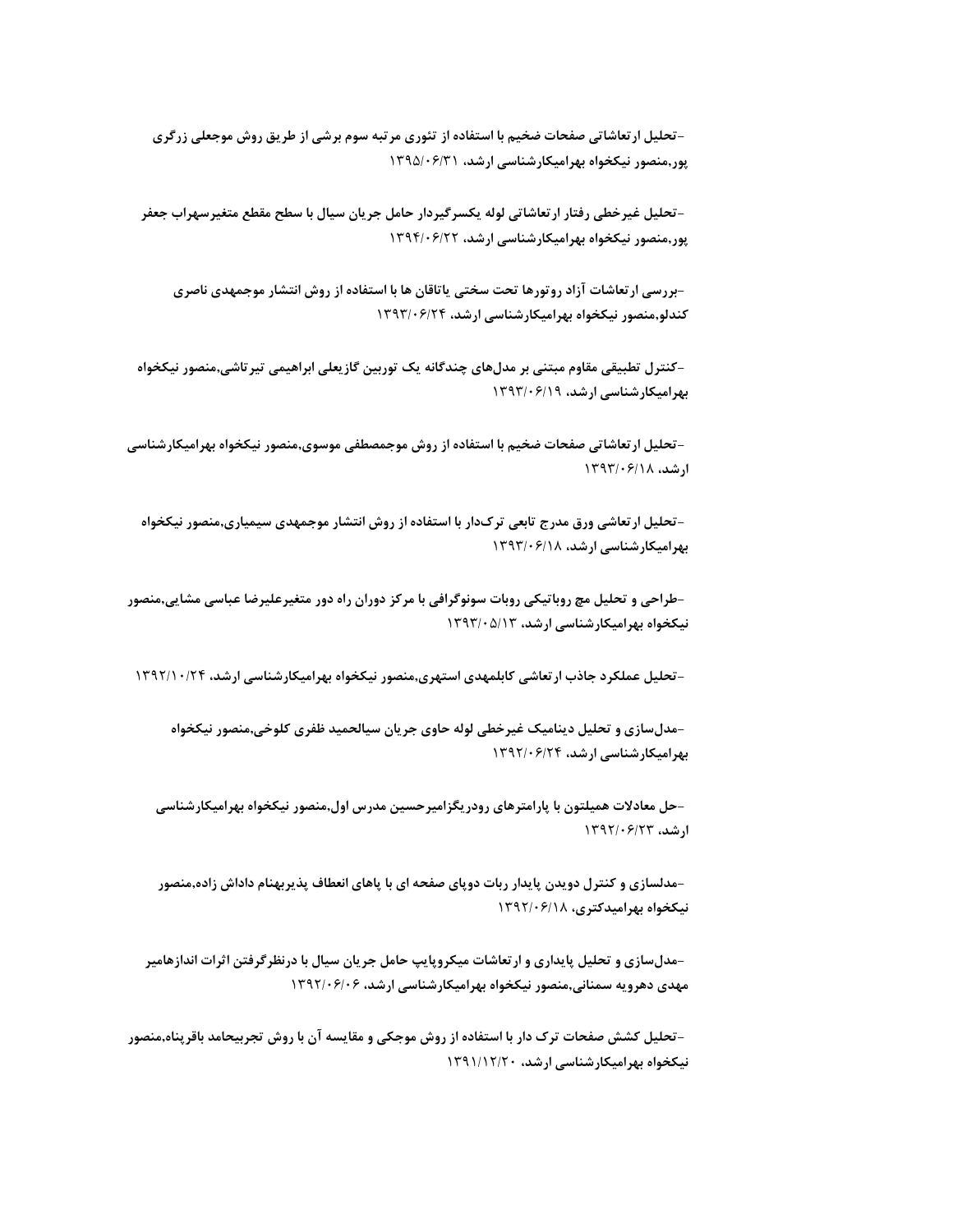**-**1391/10/11**بررسی ارتعاشات ورق با استفاده از روش موجمسیح مریدزاده,منصور نیکخواه بهرامیکارشناسی ارشد،**

**-**1390/07/10**مدلسازی دینامیکی <sup>و</sup> کنترل ربات هیبریدی کابلیآرین بهرامی,منصور نیکخواه بهرامیکارشناسی ارشد،**

**-**1389/12/08**بررسی عددی تولید نویز در جتهای پرسرعترامین کاویانی,منصور نیکخواه بهرامیکارشناسی ارشد،**

-بررسی ار تعاشات خطی و غیر خطی صفحات دایروی ساخته شده از مواد مدرج تابعی با پوشش لایه های<br>پیزوالکتریکفرزاد ابراهیمی فردشاد کهن زاد,منصور نیکخواه بهرامیدکتری، ۱۳۸۹/۰۶/۲۲

**نیکخواه بهرامیدکتری، -**1389/04/07**کنترل <sup>و</sup> کاهش جرک سستم های ارتعاشی با میراکننده های جرم تنظیم شوندهمرتضی تقی پور,منصور**

–محاسبه ی پارامترهای اصلی چرخ دنده ی مارپیچ با استفاده از ابر نقاط حاصل از داده برداری نوری به روش<br>بهینه سازی الگوریتم ژنتیکپویا اصغری فرد شربیانی,منصور نیکخواه بهرامیکارشناسی ارشد، ۱۳۸۹/۰۲/۲۰

**بهرامیکارشناسی ارشد، -**1388/12/17**مدل سازی <sup>و</sup> تحلیل رفتارهای سیستم های نانوالکترومکانیکیآرمین عطائی,منصور نیکخواه**

**نیکخواه بهرامیکارشناسی ارشد، -**1388/06/28**تحلیل بارگذاری متحرک بر روی حفره استوانه ای در یک محیط کشسان بی نهایتحامد سعیدی,منصور**

**حیدری,منصور نیکخواه بهرامیکارشناسی ارشد، -**1387/09/24**تولید <sup>و</sup> اصالح حرکت دورانی متناوب با استفاده از مکانیزم چرخ دنده حلزونی لغزنده <sup>و</sup> بادامکمهدی**

**فر,منصور نیکخواه بهرامیکارشناسی ارشد، -**1387/08/29**مدلسازی وتحلیل رفتارهای غیرخطی <sup>و</sup> ناپایداری سیستم های میکروالکترومکانیکیمصطفی پویان**

**بهرامیکارشناسی ارشد، -**1387/06/20**تحلیل ارتعاشی از دیدگاه انتشار موج در محیط های پراکنش پذیرمسیح لقمانی,منصور نیکخواه**

**نیکخواه بهرامیکارشناسی ارشد، -**-یادگیری و کنترل حرکت دست بصورت دینامیک در فرضیه نقطه تعادل(EPH) حمید انصاری ارده,منصور

> **بهرامیکارشناسی ارشد، -**1386/12/13**مدل سازی <sup>و</sup> تحلیل غیرخطی ارتعاشات تارهای صوتیحسین خدیوی هریس,منصور نیکخواه**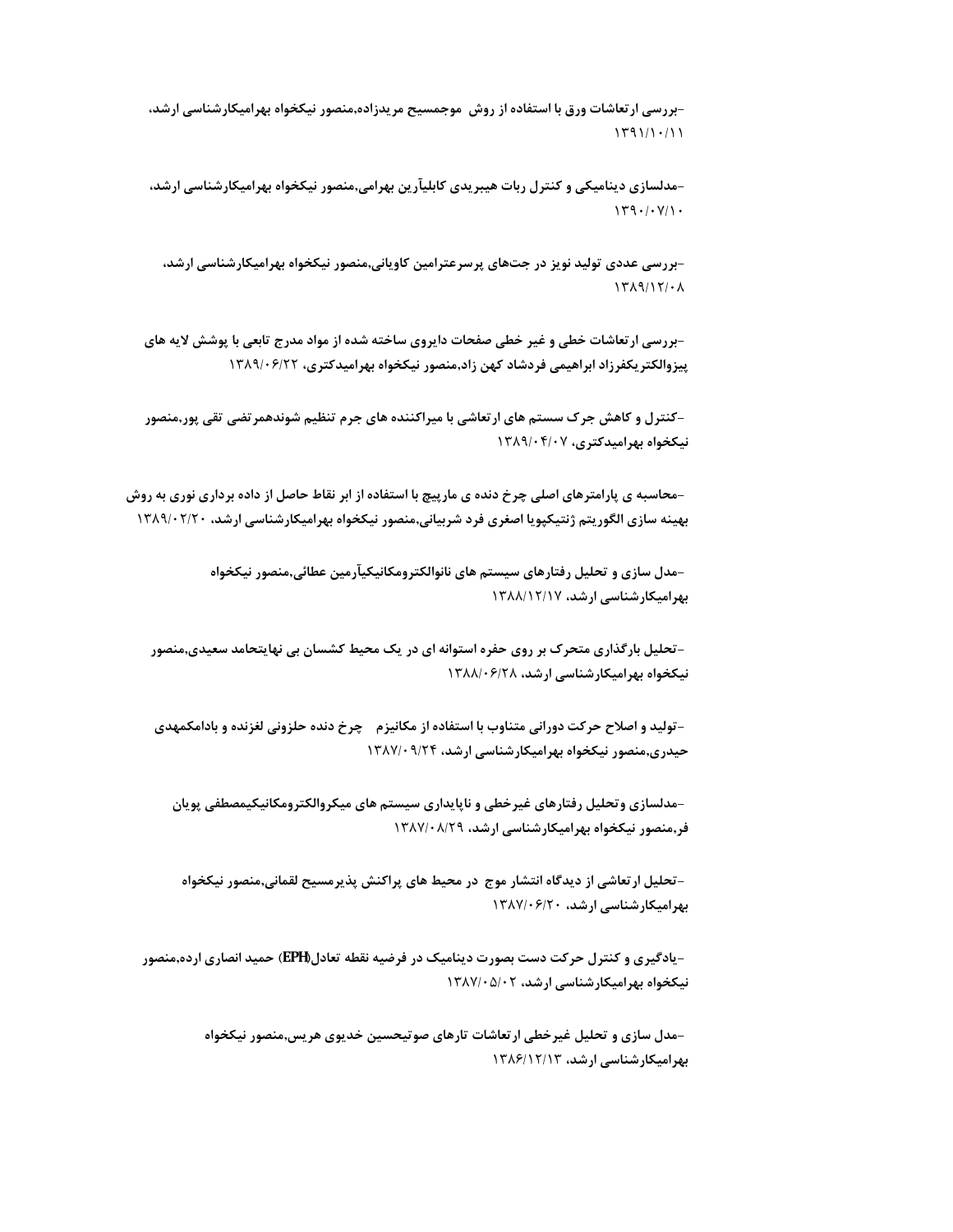**نیکخواه بهرامیکارشناسی ارشد، -**1386/12/13**تحلیل ارتعاشات تارهای صوتی <sup>و</sup> بیماریهای مربوط به آن به وسیله تبدیل ویولتبابک سیدآقازاده,منصور**

**شامخی,منصور نیکخواه بهرامیدکتری، -**1386/06/01**حل عددی جریان در یک حفره دوبعدی با استفاده از روش بدون المانM PI <sup>و</sup> الگوریتمCBS اباذر**

**پارامترهای مختلف در کارایی آنهامسعود محمدی,منصور نیکخواه بهرامیکارشناسی ارشد، -**1386**مدلسازی ژیروسکوبهای ارتعاشی ems syst cal mechani ro ect el cro Mi MEMS <sup>و</sup> اثرات**

**بهرامیکارشناسی ارشد، -**1386**مدلسازی سینماتیکی - دینامیکی <sup>و</sup> کنترل یک ربات متحرکبهنام داداش زاده,منصور نیکخواه**

**بهرامیکارشناسی ارشد، -**1385**طراحی کنترلر زیر مجموعه نیروگاه بخار به منظور بهبود عملکرد سیستمحسام پارسا,منصور نیکخواه**

-مدلسازی دینامیکی و کنترل شناور دریاییمحمد پورسینا,منصور نیکخواه بهرامیکارشناسی ارشد، ۱۳۸۵<br>-<br>-تحلیل الکترومکانیکی حسگرهای جرمیامین نجفی امین,منصور نیکخواه بهرامیکارشناسی ارشد، ۱۳۸۵

**بهرامیکارشناسی ارشد، -**1385**عیبیابی موتور احتراق داخلی به کمک پردازش سیگنالهای ارتعاشیعلیرضا زمانیان,منصور نیکخواه-**

**-**1385**مدل سازی قیمت نفت با اعمال ورودی های محیطیمهدیار غفاری,منصور نیکخواه بهرامیکارشناسی ارشد،**

**ارشد، -**1385**طراحی سیستم هدایت <sup>و</sup> کنترل یک وسیله برندهعلیاصغر اسماعیلی,منصور نیکخواه بهرامیکارشناسی**

**اللهوردیزاده مغانجوقی,منصور نیکخواه بهرامیکارشناسی ارشد، -**1384**بررسی ارتعاشات غیر خطی آزاد <sup>و</sup> اجباری دیسک دوار <sup>و</sup> صفحه دایرویFGM در یک محیط دماییاکبر**

**مستعانی,منصور نیکخواه بهرامیکارشناسی ارشد، -**1384**شنــاسـایی عیـوب موضعـی در چرخـدنــده به کمـک پـردازش سیگنالهـای ارتعاشـیاکبر**

**کنترل عاطفی سیستم تعلیق فعالعلی صفارپور,منصور نیکخواه بهرامیکارشناسی ارشد،** 1384

**بهرامیکارشناسی ارشد، -**1384**شناسایی سیستمهای غیرخطی با استفاده از تبدیل موجک پیوستهآرمان حاجتی,منصور نیکخواه-**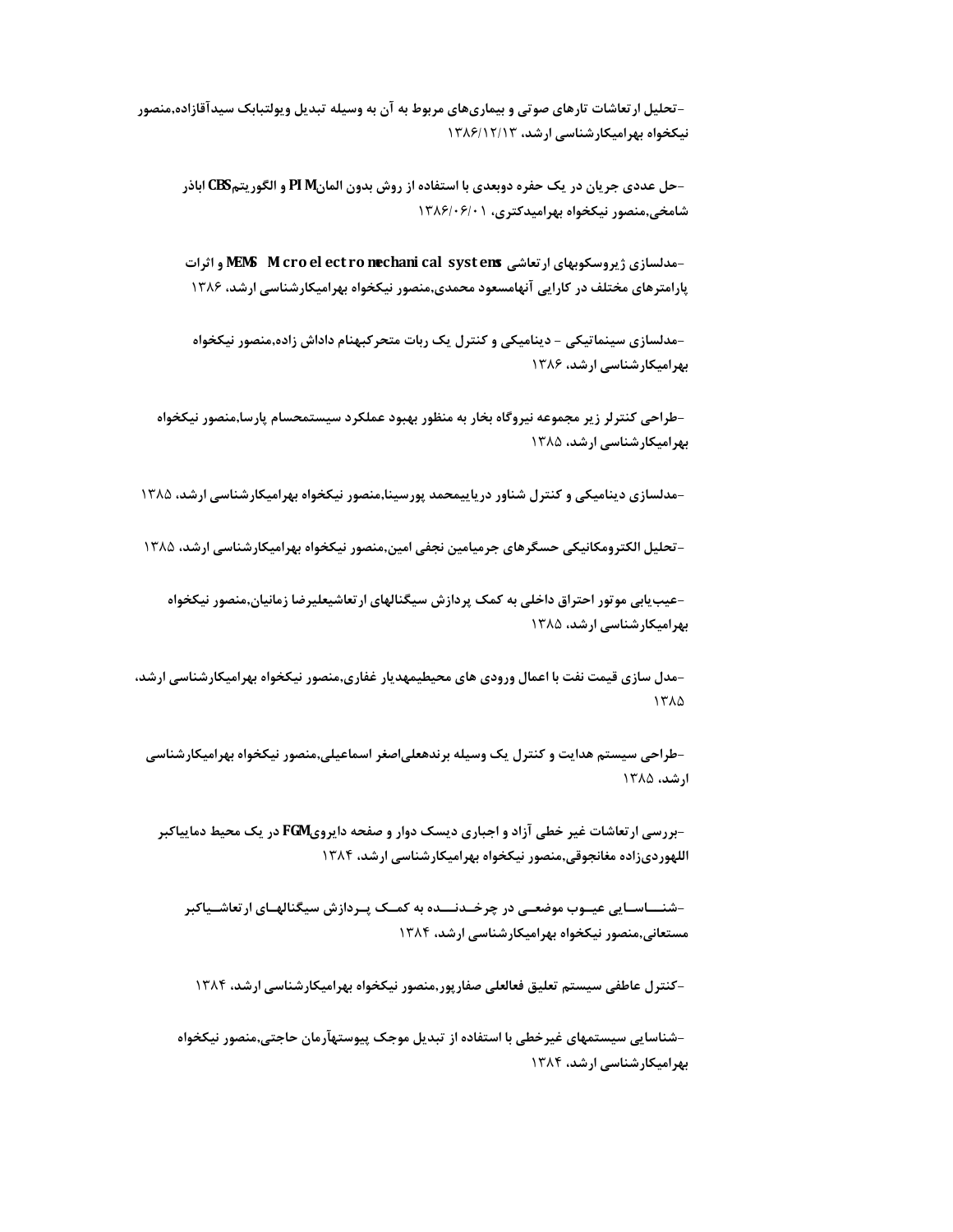**-**1384**طراحی مکانیکی موتورSR <sup>و</sup> الگوریتم کنترلی آنحسین روحانی,منصور نیکخواه بهرامیکارشناسی ارشد،**

**ارشد، -**1384**ترک یابی لوله حامل سیال با استفاده از عالیم ارتعاشیعلی شهسواری,منصور نیکخواه بهرامیکارشناسی**

**ارشد، -**1384**بررسی اثرات میرایی ارتعاشی در تیر ضخیم کامپوزتییمحمود تدین,منصور نیکخواه بهرامیکارشناسی**

**نیکخواه بهرامیکارشناسی ارشد، -**1383**بهینـه سـازی سیستـم کنترل نیروگاه بخار با شبکه های فازی - عصبیمرتضی محمد ظاهری,منصور**

**نیکخواه بهرامیکارشناسی ارشد، -**1382**آشکارسازی عیوب سیستمهای چرخ دنده با استفاده از روش تبدیالت موجگونمحمدرضا آبادیان,منصور**

**روش عددی شبیه سازی دینامیک تماسسعید ابراهیمی,منصور نیکخواه بهرامیکارشناسی ارشد،** 1381

**نیکخواه بهرامیکارشناسی ارشد، -**1380**تحلیل پیچش مقاطع ترک خورده با استفاده از روش انتگرال مرزی طیفی - موجکیعلیرضا تصبیحی,منصور-**

**ارشد، -**1380**تبدیل موجک <sup>و</sup> کاربرد های آن در آنالیز ارتعاشاتیحیی مدرس صادقی,منصور نیکخواه بهرامیکارشناسی**

**نیکخواه بهرامیکارشناسی ارشد، -**1380**تعیین مشخصات دینامیکی اتصاالت با استفاده از داده های تجربی موداالدریس اصغرپور کردکندی,منصور**

**وحدانی,منصور نیکخواه بهرامیکارشناسی ارشد، -**1378**طراحی دستگاه آزمون عملکرد کمک فنر خودرو <sup>و</sup> شبیه سازی سیستم سرو وهیدرولیکامیر همایون**

**گرامی,منصور نیکخواه بهرامیکارشناسی ارشد، -**1378**مدل سازی <sup>و</sup> تحلیل دینامیکی <sup>و</sup> پایداری بوژی سه محوره توسط روشELEMENT COMPONET رضا**

**مؤمنی,منصور نیکخواه بهرامیکارشناسی ارشد، -**1378**تحلیل پیچش میله های منشوری با استفاده از روش انتگرال مرزی - طیفی موجکیسپندارمد**

**نیکخواه بهرامیکارشناسی ارشد، -**1377**معادالت حرکت، پایداری <sup>و</sup> افزایش بار محوری خودروهای ریلی سه محورهمهرداد عشقی قدیری,منصور**

**-تحقیق پیرامون نظام های مختلف حرکتی در حیوانات چهار پا و ارائه یک مدل ریاضی منطبق بر حرکت**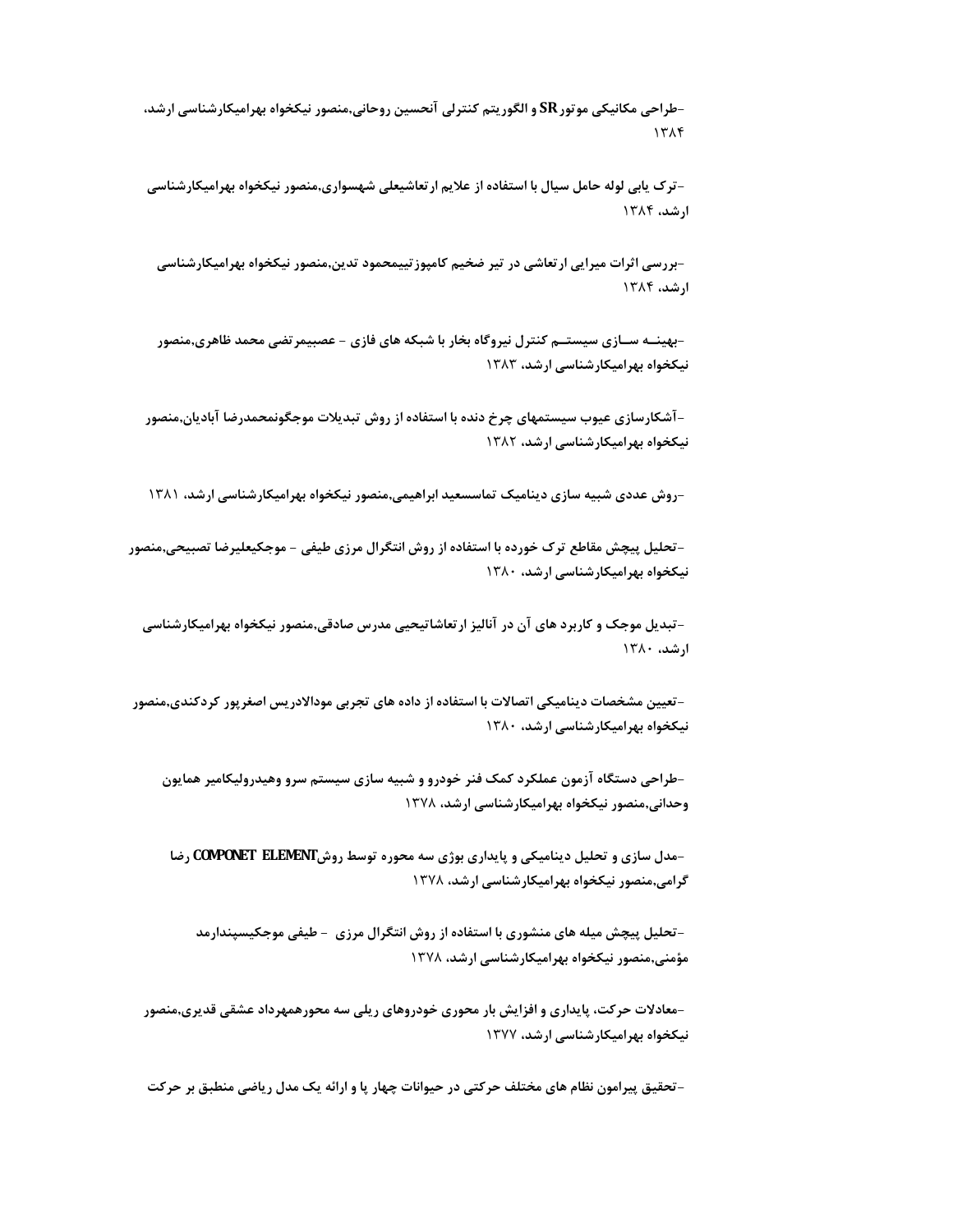**یک گونه از حیواناتآرش اکبری,منصور نیکخواه بهرامیکارشناسی ارشد،** 1377

**بهرامیکارشناسی ارشد، -**1376**معادالت حرکت <sup>و</sup> پایداری خودروهای ریلی دو محورهداریوش نیکخواه بهرامی,منصور نیکخواه**

**بهرامیکارشناسی ارشد، -**1373**روش جدید تمرکز جرم برای گسته کردن سیستمهای پیوستهقادر قربانی اصل,منصور نیکخواه**

**بهرامیکارشناسی ارشد، -**1370**بهینه سازی پارامترهای سیستمهای دینامیکی با چند درجه آزادیمحمد علی نظری,منصور نیکخواه**

–محاسبة فرکانسهای طبیعی چنبره مستدیر ارتجاهی با مقطع دایروی با استفاده از روش المانهای محدود )<br>طریقهٔ استاندارد بابنوف –گالرکین( عبدالحمید حنانه,منصور نیکخواه بهرامیکارشناسی ارشد، ۱۳۷۰

**ارشد، -**1370**کنترل بهینه وحساسیت طراحی سیستمهای دینامیکیجمشید پرویزیان,منصور نیکخواه بهرامیکارشناسی**

**-**1370**بررسی <sup>و</sup> تحلیل سیستم استهالک انرژی شلیکحمیدرضا فرهمند,منصور نیکخواه بهرامیکارشناسی ارشد،**

**-**1370**تحلیل دینامیکی ماشین های دوّارمحمد حمید امامی خوانساری,منصور نیکخواه بهرامیکارشناسی ارشد،**

**کماء,منصور نیکخواه بهرامیکارشناسی ارشد، -**1369**استخراج پارامترهای مدال <sup>و</sup> انتقال از حوزة مدال به حوزة فیزیکی در آزمایش مدالعقیل یوسفی**

**بهرامیکارشناسی ارشد، -**1369**بدست آوردن خصوصیات مدال سیستمها با استفاده از مدل خود برگشتسعید گالبی,منصور نیکخواه**

**نیکخواه بهرامیکارشناسی ارشد، -**-کاربرد روش اجزاء محدود در ارتعاشات آزاد تیر خمیده دو سر آزاد) نیم چنبره(محمد اقتصاد,منصور

**قمصری,منصور نیکخواه بهرامیکارشناسی ارشد، -**1368**کاربرد روش اجزاء محدود در ارتعاشات آزاد تیر خمیده دو سر آزاد)چنبره کامل(امیرحسین قاسمی**

**بهرامیکارشناسی ارشد، -**1368**ارتعشات آزاد خطی مخازن استوانه ای با سیال داخل <sup>و</sup> خارج هوامحمدرضا حق دوستی,منصور نیکخواه**

**-مقدمه ای بر پیش بینی مسیر راکتهای آزاد پروازمحمد محجوب جهرمی,منصور نیکخواه بهرامیکارشناسی**